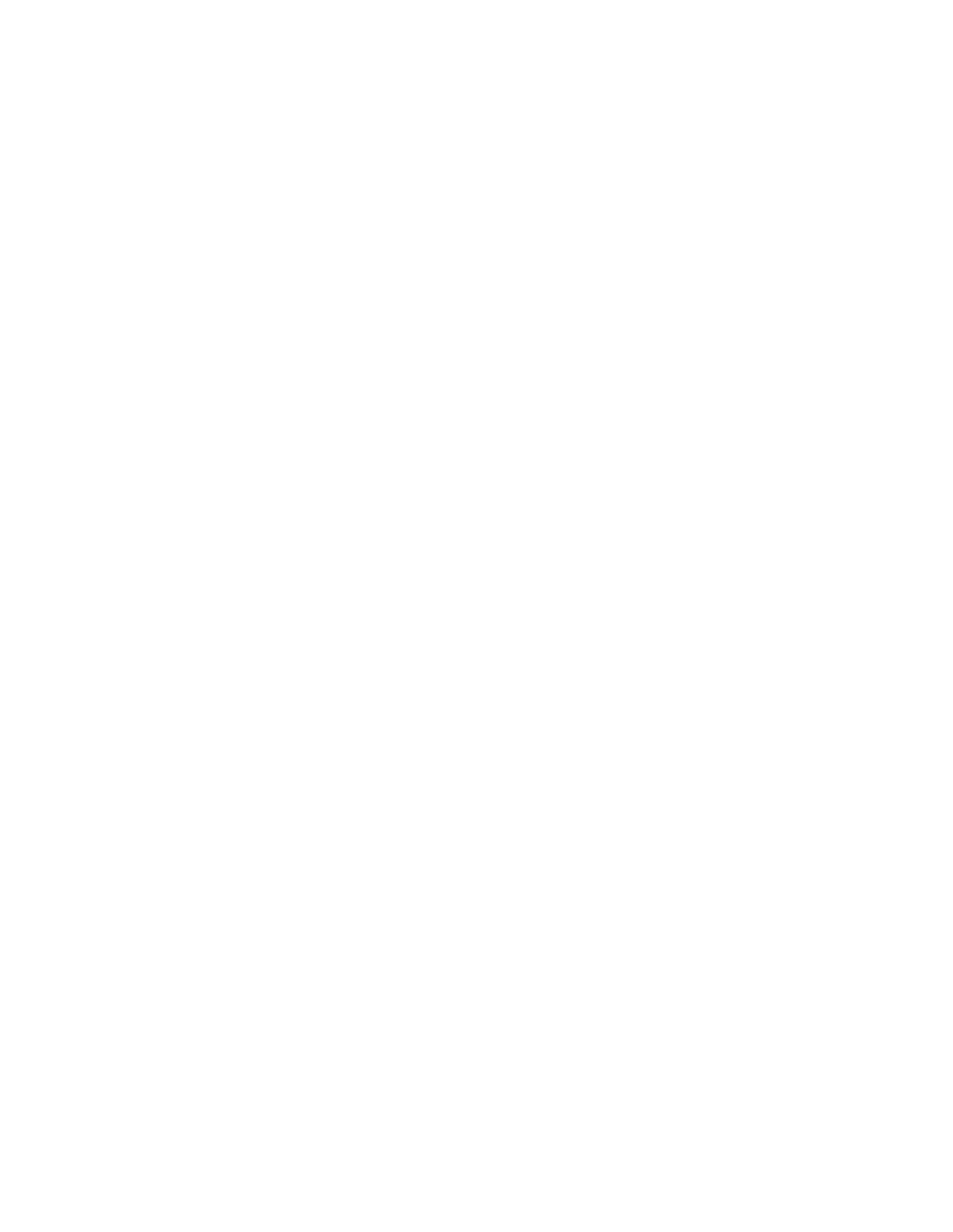### **PRELUDE**

### HYMN 162 SING OF GOD MADE MANIFEST

Sing of God made manifest in a child robust and blest, To whose home in Bethlehem where a star had guided them, Magi came and gifts unbound, signs mysterious and profound: Myrrh and frankincense and gold grave and God and king foretold.

Sing of God made manifest when at Jordan John confessed, "I should be baptized by you, but your bidding I will do." Then from heaven a double sign -- dove-like Spirit, voice divine -- Hailed the true Anointed One: "This is my beloved Son."

Sing of God made manifest when Christ came as wedding-guest And at Cana gave a sign, turning water into wine; Further still was love revealed as he taught, forgave, and healed, Bringing light and life to all who would listen to God's call.

Sing of God made manifest on the cloud-capped mountain's crest, Where the law and prophets waned so that Christ alone remained: Glimpse of glory, pledge of grace, given as Jesus set his face Towards the waiting cross and grave, sign of hope that God would save.

### **WELCOME**

### ACKNOWLEDGEMENT AND THANKSGIVING FOR THE LAND

Presider Creator, you made all people of every land.

**All It is our responsibility to give thanks and respect to those who first occupied this land we are upon. We give thanks to Michi Saagiig Anishinaabeg, the first peoples of this land. We offer our respect to those ancestors who may be buried in this land. We are also thankful for the gifts of the Peoples of the land. Creator let us be of Good Mind to reconcile the mistreatment of this land and to those who have been displaced. With thankful and respectful hearts we pray in Your name, Your Son the Peacemaker and the Sacred Spirit. Amen.**

### OPENING PRAYERS

| Presider | In the turning that bends too quickly, too sharply, |
|----------|-----------------------------------------------------|
| All      | God invites us to make this wondrous journey.       |
| Presider | In the weight of chains we have come to befriend,   |
| All      | God lures us into unimaginable freedom.             |
| Presider | In the very moments when it seems most impossible,  |
| All      | God calls our hearts to blossom with love.          |
| Presider | This is the God we have gathered to worship.        |
| All      | Amen.                                               |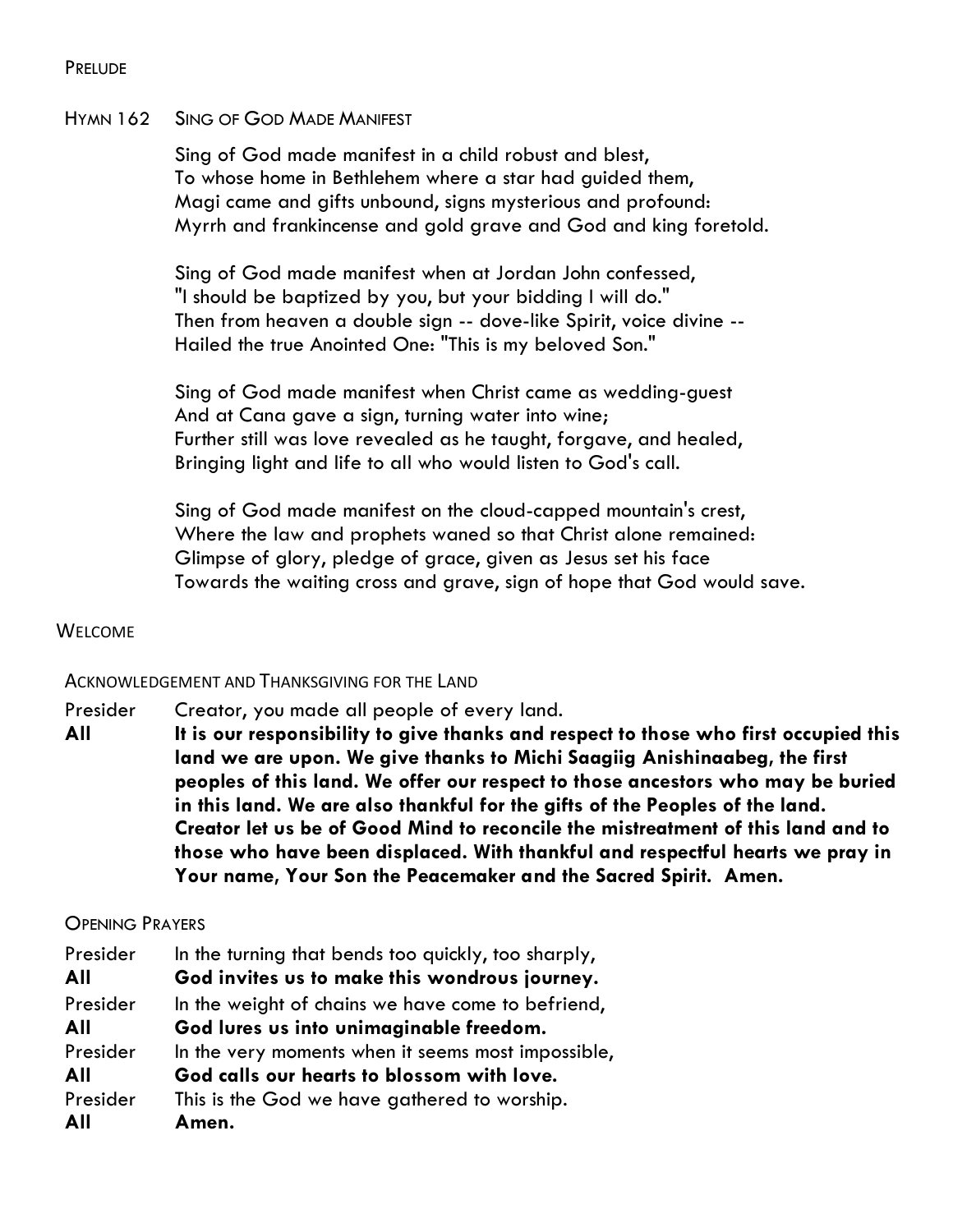### COLLECT OF THE DAY

Presider Cross bound God,

**All Nothing protects you from open sky and beckoning grave: teach us to leave behind the fear that kills what is different, our love for what is dead and safe; may we set our face like you to find our true home, our unexpected city of peace, your fearless life; through Jesus the Christ, who will not turn back. Amen.** 

### THE PROCLAMATION OF THE WORD

### Reading *2 Kings 2:1-2, 6-14, NRSV*

Now when God was about to take Elijah up to heaven by a whirlwind, Elijah and Elisha were on their way from Gilgal. Elijah said to Elisha, 'Stay here; for God has sent me as far as Bethel.' But Elisha said, 'As God lives, and as you yourself live, I will not leave you.' So, they went down to Bethel.

Then Elijah said to him, 'Stay here; for God has sent me to the Jordan.' But he said, 'As the God lives, and as you yourself live, I will not leave you.' So, the two of them went on. Fifty men of the company of prophets also went, and stood at some distance from them, as they both were standing by the Jordan. Then Elijah took his mantle and rolled it up, and struck the water; the water was parted to the one side and to the other, until the two of them crossed on dry ground.

When they had crossed, Elijah said to Elisha, 'Tell me what I may do for you before I am taken from you.' Elisha said, 'Please let me inherit a double share of your spirit.' Elijah responded, 'You have asked a hard thing; yet, if you see me as I am being taken from you, it will be granted you; if not, it will not.' As they continued walking and talking, a chariot of fire and horses of fire separated the two of them, and Elijah ascended in a whirlwind into heaven. Elisha kept watching and crying out, 'Father, father! The chariots of Israel and its horsemen!' But when he could no longer see him, he grasped his own clothes and tore them in two pieces.

Elisha picked up the mantle of Elijah that had fallen from him, and went back and stood on the bank of the Jordan. He took the mantle of Elijah that had fallen from him, and struck the water, saying, 'Where is the God of Elijah?' When he had struck the water, the water was parted to the one side and to the other, and Elisha went over.

Reader Listen for the leading of the Spirit **All Thanks be to God**

# Psalm 77 Read Together *NRSV*

I cry aloud to God, aloud to God, that God may hear me. In the day of my trouble I seek God in the night my hand is stretched out without wearying; my soul refuses to be comforted.

I will call to mind the deeds of God; I will remember your wonders of old. I will meditate on all your work, and muse on your mighty deeds.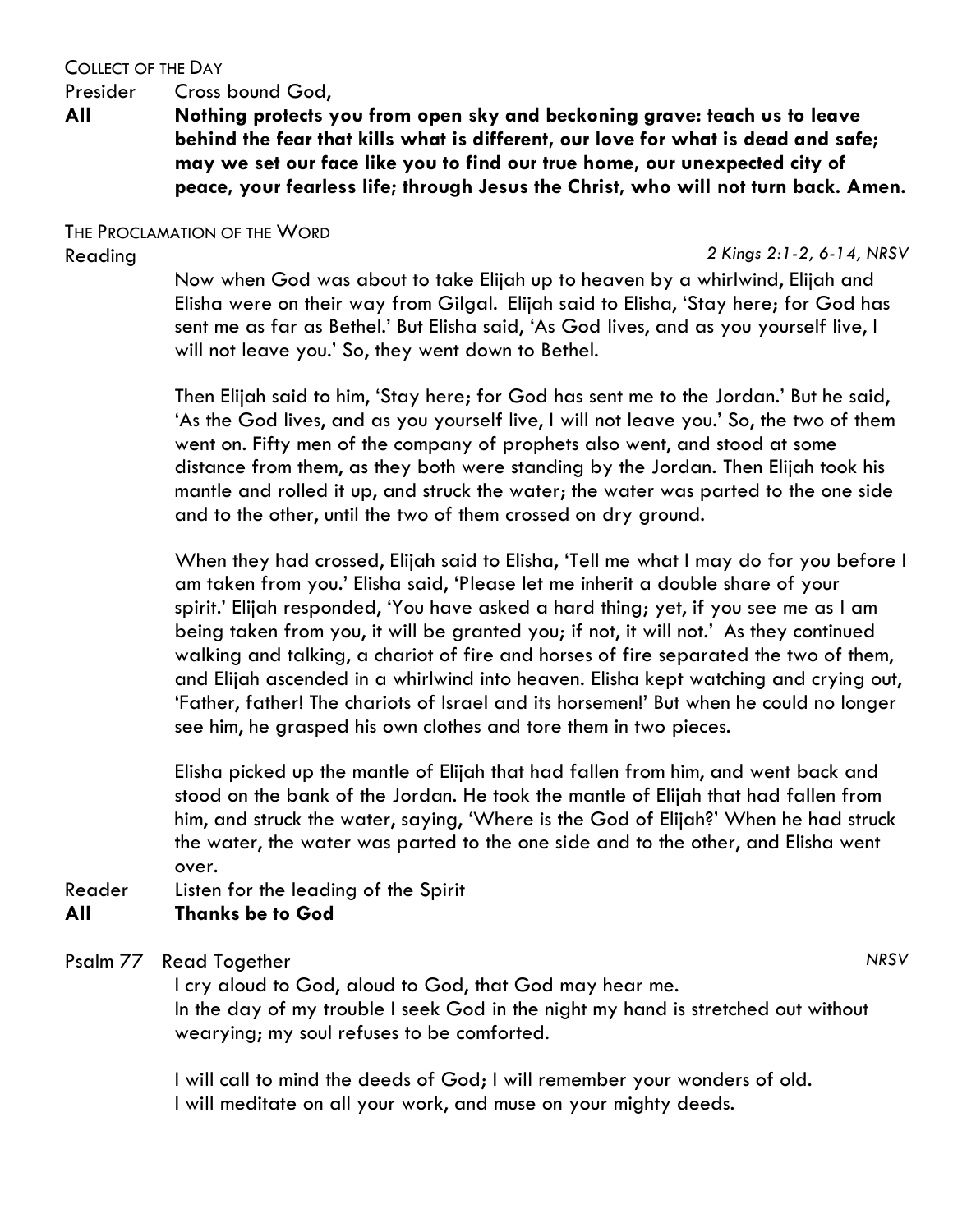Your way, O God, is holy. What God is so great as our God? You are the God who works wonders; you have displayed your might among the peoples. With your strong arm you redeemed your people, the descendants of Jacob and Joseph.

When the waters saw you, O God, when the waters saw you, they were afraid; the very deep trembled. The clouds poured out water; the skies thundered; your arrows flashed on every side.

The crash of your thunder was in the whirlwind; your lightnings lit up the world; the earth trembled and shook. Your way was through the sea, your path, through the mighty waters; yet your footprints were unseen. You led your people like a flock by the hand of Moses and Aaron.

Reading *Galatians 5:1, 13-25, NRSV*

For freedom Christ has set us free. Stand firm, therefore, and do not submit again to a yoke of slavery.

For you were called to freedom, beloved; only do not use your freedom as an opportunity for self-indulgence, but through love become slaves to one another. For the whole law is summed up in a single commandment, 'You shall love your neighbour as yourself.' If, however, you bite and devour one another, take care that you are not consumed by one another.

Live by the Spirit, I say, and do not gratify the desires of the flesh. For what the flesh desires is opposed to the Spirit, and what the Spirit desires is opposed to the flesh; for these are opposed to each other, to prevent you from doing what you want. But if you are led by the Spirit, you are not subject to the law. Now the works of the flesh are obvious: fornication, impurity, licentiousness, idolatry, sorcery, enmities, strife, jealousy, anger, quarrels, dissensions, factions, envy, drunkenness, carousing, and things like these. I am warning you, as I warned you before: those who do such things will not inherit the kingdom of God.

By contrast, the fruit of the Spirit is love, joy, peace, patience, kindness, generosity, faithfulness, gentleness, and self-control. There is no law against such things. And those who belong to Christ Jesus have crucified the flesh with its passions and desires. If we live by the Spirit, let us also be guided by the Spirit.

# Reader Listen for the leading of the Spirit

# **All Thanks be to God**

### GOSPEL ACCLAMATION Alleluia #1

Alleluia, alleluia! Give thanks to the risen Lord. Alleluia, alleluia! Give praise to his name. Come, let us praise the Living God, joyfully sing to our Saviour. Alleluia, alleluia! Give thanks to the risen Lord.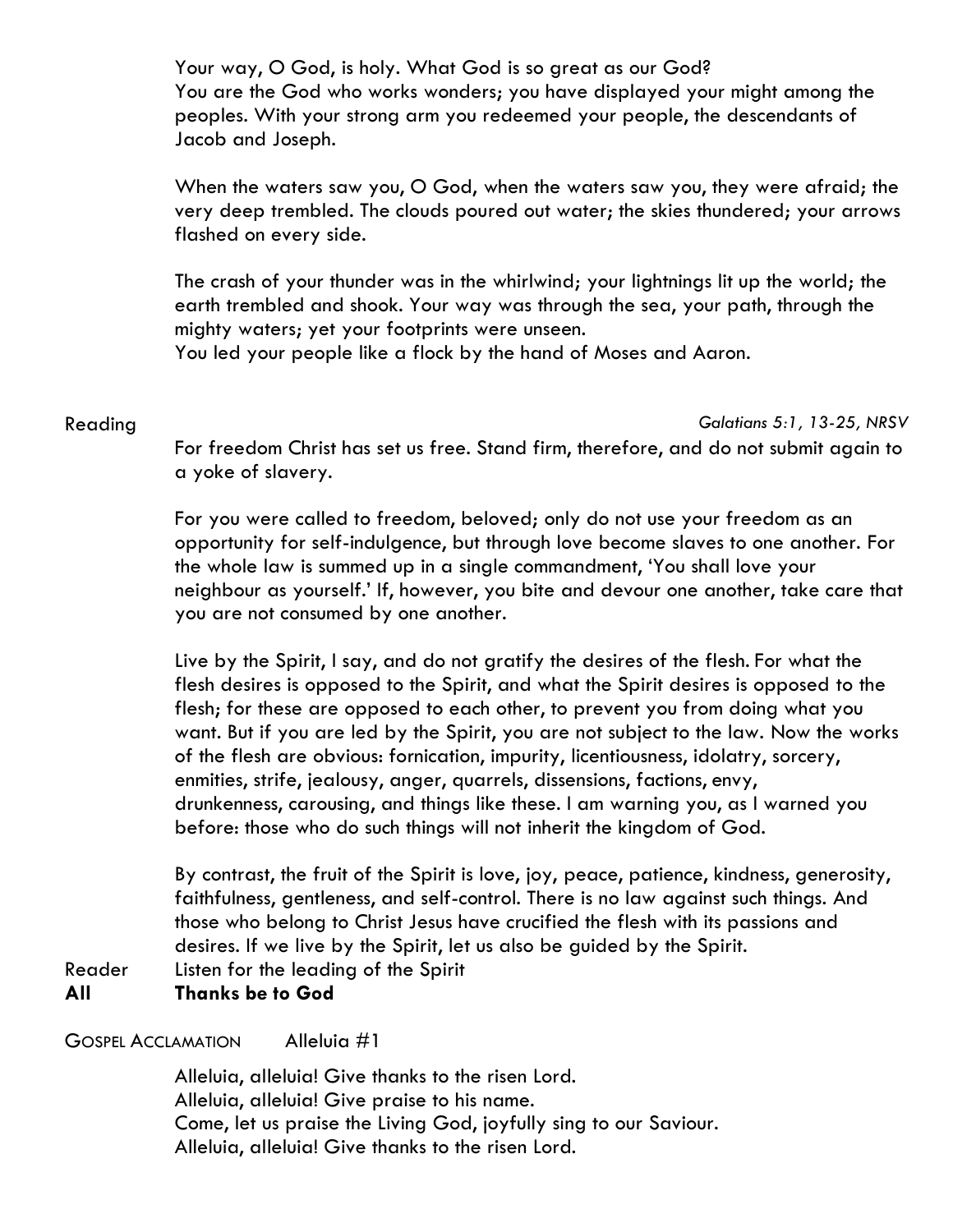GOSPEL Luke 9:51-62 *Inclusive Bible* Gospeller May God be with you. **All And also with you** Gospeller The Gospel of Jesus the Christ according to Luke. **All Glory be to you, Jesus the Christ.**

> As the time approached when he was to be taken from this world, Jesus firmly resolved to proceed toward Jerusalem and sent messengers on ahead. They entered a Samaritan town to make preparations for him, but the Samaritans would not welcome Jesus because his destination was Jerusalem. When the disciples James and John saw this, they said, "Rabbi, do you want us to call down fire from heaven and destroy them?" But Jesus turned and reprimanded them. Then they set off for another town. As they were making their way along, they met a fellow traveler who said to Jesus, "I will follow you wherever you go." Jesus replied, "Foxes have lairs, the birds of the sky have nests, but the Chosen One has nowhere to rest." To another traveler Jesus said, "Follow me." The traveler replied, "Let me bury my father first." Jesus said in return, "Let the dead bury their dead; you go and proclaim the reign of God everywhere." Yet another traveler approached Jesus in this way: "I will be your follower, Rabbi, but first let me say goodbye to my people at home." Jesus answered, "Whoever puts a hand to the plow but keeps looking back is unfit for the reign of God."

- Gospeller The Gospel of Christ **All Praise to you, Jesus the Christ**
- SERMON The Rev. Steve Smith

*Silence is kept for reflection.*

# APOSTLES CREED

Presider Let us confess the faith of our baptism, as we say,

**All I believe in God, the Father almighty, creator of heaven and earth. I believe in Jesus Christ, his only Son, our Lord. He was conceived by the power of the Holy Spirit and born of Virgin Mary. He suffered under Pontius Pilate, was crucified, died, and was buried. He descended to the dead. On the third day he rose again. He ascended into heaven and is seated at the right hand of the Father. He will come again to judge the living and the dead. I believe in the Holy Spirit, the holy catholic Church, the communion of saints, the forgiveness of sins, the resurrection of the body, and the life everlasting. Amen.**

PRAYERS OF THE PEOPLE

Presider Gracious God, **All Hear our prayer.**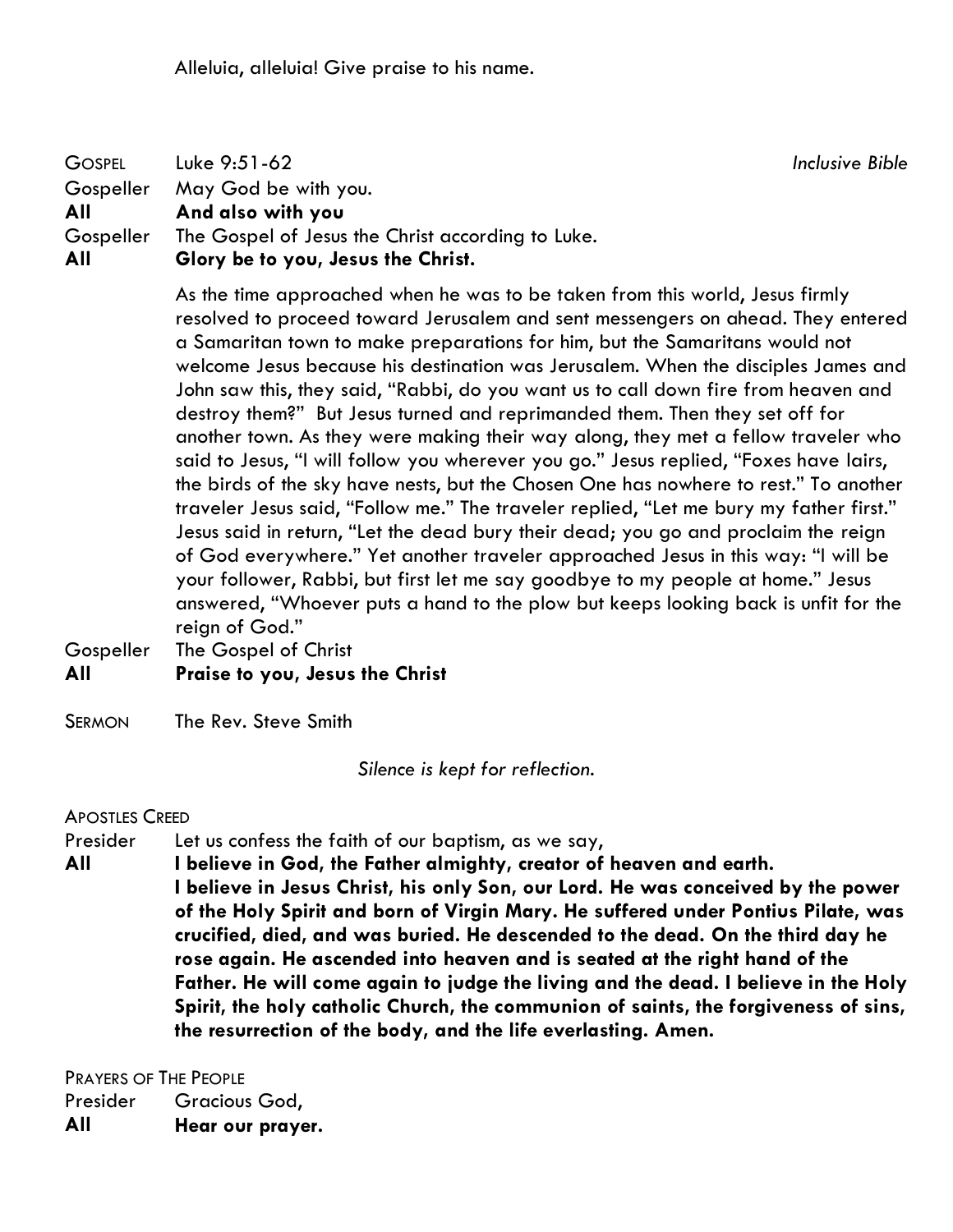CONFESSION AND ABSOLUTION

- Presider And with the disciples we ask, "But, Jesus when have we seen you hungry and given you food, or thirsty and given you something to drink? And when was it that we saw a stranger and welcomed you, or naked and gave you clothing? And when was it that we saw you sick or in prison and visited you?
- **People We confess that we fail to see Jesus in the people around us, in those we love and those we do not love. Gracious God, lest we think our words alone are sufficient, today as we confess - we fall silent before you.**

*Silence is held for personal confession.*

Presider May God, who is our constant companion surround us with love and grace. God has accepted our confession, we are forgiven, and the blessing of God, Creator, Word, and Life-Giving Spirit be with us now and for evermore. **Amen.**

THE PEACE

| Presider | May the peace of Jesus the Christ be with you all. |
|----------|----------------------------------------------------|
| All      | And also with you.                                 |

### **COMMUNION**

- OFFERTORY *Offertory Plates are at the front of the church. You are also invited to make an offering to the ongoing ministry of All Saints' Peterborough by either dropping off a cheque in the mailbox at the church or by clicking to donate button on our website.*
- HYMN 553 LIVE IN CHARITY

Live In charity and steadfast love. Live In charity, love will dwell with you.

### PRAYER OVER THE GIFTS

Presider Covenant God,

**All As a sign of devotion to you and your vision for the world, we bring these gifts. May they bring light to those who have lost their way, hope to the despairing, and freedom for those held in bondage. In Christ's name, we pray. Amen.**

EUCHARISTIC PRAYER *BAS #3*

- Presider May God be with you.
- **People And also, with you.**
- Presider Lift up your hearts.
- **People We lift them up to God.**

Presider Let us give thanks to our Saviour God.

**People It is right to give our thanks and praise.**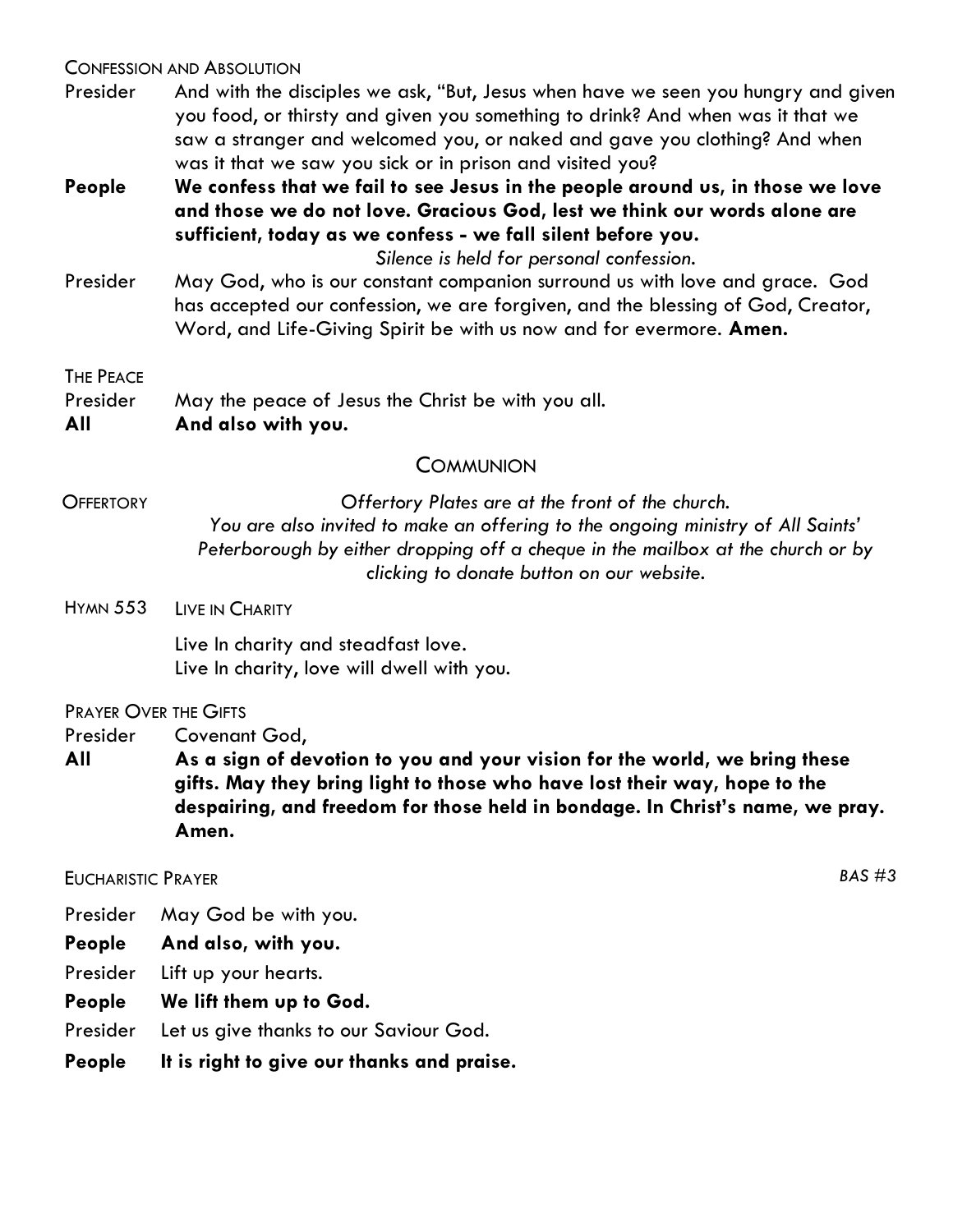Presider Blessed are you, gracious God, creator of heaven and earth; You are the source of light and life for all your creation, you made us in your own image, and call us to new life in Jesus the Christ, our Saviour and Redeemer. Therefore, we praise you, joining our voices to proclaim the glory of your name.

**All Holy, holy, holy Lord, God of power and might. Heaven and earth are full of your glory. Hosanna in the highest, hosanna in the highest. Blessed is he who comes in the name of the Lord. Hosanna in the highest, hosanna in the highest.**

Presider We give thanks to you, Lord our God, for the goodness and love you have made known to us in creation; in calling Israel to be your people; in your Word spoken through the prophets; and above all in the Word made flesh, Jesus your Son. For in these last days, you sent him to be incarnate from the Virgin Mary, to be the Saviour and Redeemer of the world. In him, you have delivered us from evil, and made us worthy to stand before you. In him, you have brought us out of error into truth, out of sin into righteousness, out of death into life. On the night he was handed over to suffering and death, a death he freely accepted, our Saviour Jesus the Christ took bread; and when he had given thanks to you, he broke it, and gave it to his disciples, and said, "Take, eat: this is my body which is given for you. Do this for the remembrance of me."

> After supper Jesus took the cup of wine; and when he had given thanks, he gave it to them, and said, "Drink this, all of you: this is my blood of the new covenant, which is shed for you and for many for the forgiveness of sins. Whenever you drink it, do this for the remembrance of me." Therefore, Father, according to his command,

**All We remember his death, we proclaim his resurrection, we await his coming in glory;** 

Presider and we offer our sacrifice of praise and thanksgiving to you, Lord of all; presenting to you, from your creation, this bread and this wine. We pray you, gracious God, to send your Holy Spirit upon these gifts, that they may be the sacrament of the body of Christ and his blood of the new covenant. Unite us to your Son in his sacrifice, that we, made acceptable in him, may be sanctified by the Holy Spirit. In the fullness of time, reconcile all things in Christ, and make them new, and bring us to that city of light where you dwell with all your sons and daughters; through Jesus the Christ our Saviour and Redeemer, the firstborn of all creation, the head of the Church, and the author of our salvation; by whom, and with whom, and in whom, in the unity of the Holy Spirit, all honour and glory are yours, almighty God, now and forever.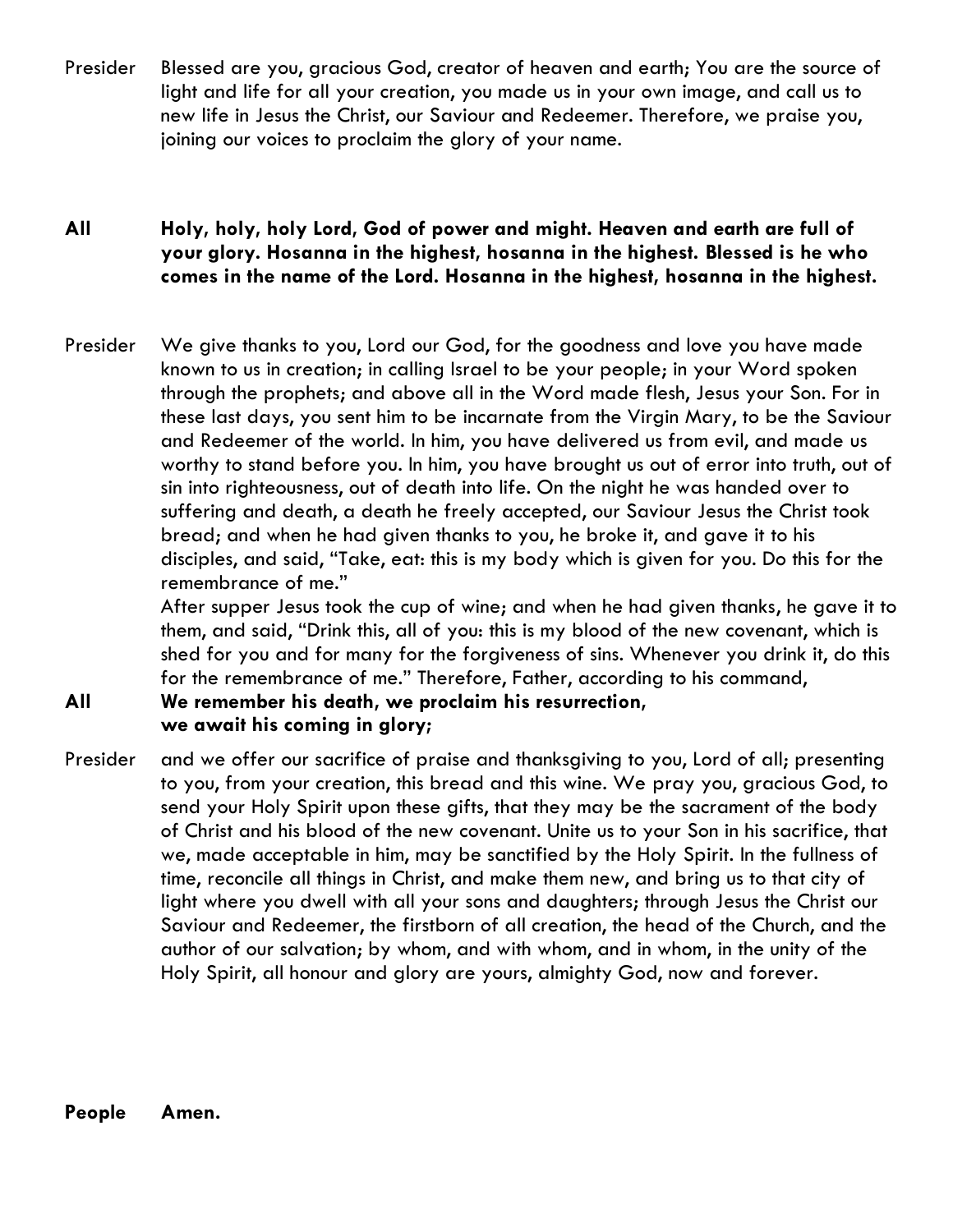Presider Let us pray as Jesus taught us.

**All Our father in heaven, hallowed be your name, your kingdom come, your will be done, on earth as in heaven. Give us today our daily bread. Forgive us our sin as we forgive those who sin against us. Save us from the time of trial and deliver us from evil. For the kingdom, and the power, and the glory are yours, now and forever. Amen.**

STATEMENT OF COMMUNITY

Presider We break this bread to share in the body of Christ.

**All We, being many, are one body, for we share in the one bread.**

- Presider The gifts of God, for the people of God.
- **All Thanks be to God.**

**COMMUNION** 

*We welcome you to receive Communion at All Saints'.*

*As a caution and proactive practice, the sharing of the Common Cup (wine) has been withdrawn from all liturgies. Our tradition and ancient teachings tell us that receiving communion in only one kind - bread - is full communion.*

PRAYER AFTER COMMUNION

Presider Almighty God,

**All once again you have given us what we need: sacrament, one another, hope for a better day. With renewed energy we offer ourselves to be sent out in your name; hopeful, grateful, useful, leaders of liberation, proclaimers of your love. Amen.**

Presider Glory to God,

**All Whose power working in us can do infinitely more than we can ask or imagine. Glory to God from generation to generation, in the Church and in Christ Jesus, for ever and ever. Amen.** 

**BLESSING** 

**ANNOUNCEMENTS** 

HYMN 586 RISE UP, O SAINTS OF GOD

Rise up, O saints of God! From vain ambitions turn; Christ rose triumphant that your hearts with nobler zeal might burn.

Speak out, O saints of God! Despair engulfs earth's frame; As heirs of God's baptismal grace the word of hope proclaim.

Rise up, O saints of God! The kingdom's task embrace; Redress sin's cruel consequence' give justice larger place.

Give heed, O saints of God! Creation cries in pain; Stretch forth your hand of healing now, with love the weak sustain.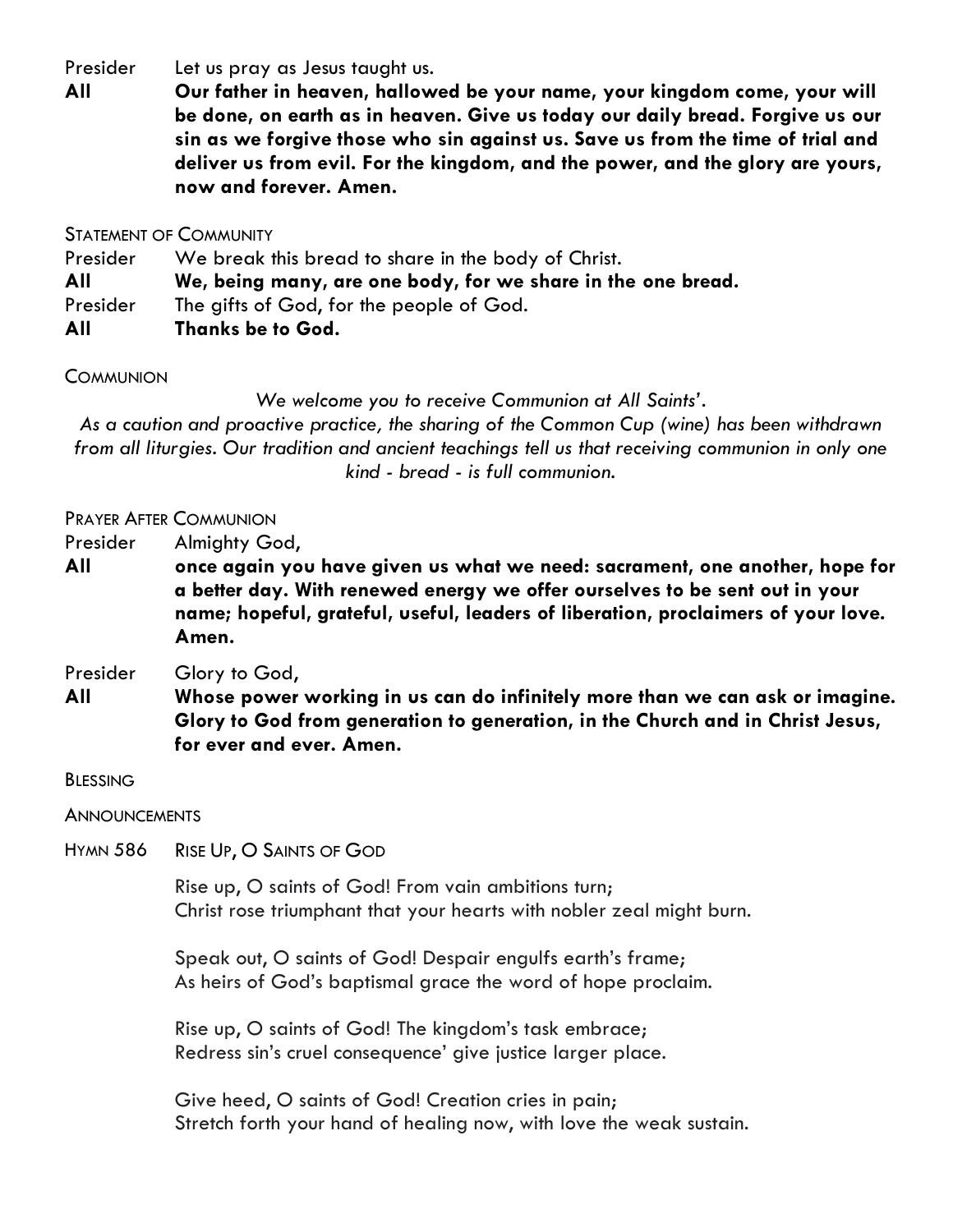Commit your hearts to seek the paths which Christ has trod. And, quickened by the Spirit's power, rise up, O saints of God.

Presider Go into the world and be the love you receive from God.<br>**All Thanks be to God. All Thanks be to God.**

**POSTLUDE** 

2000 20Co Ç2